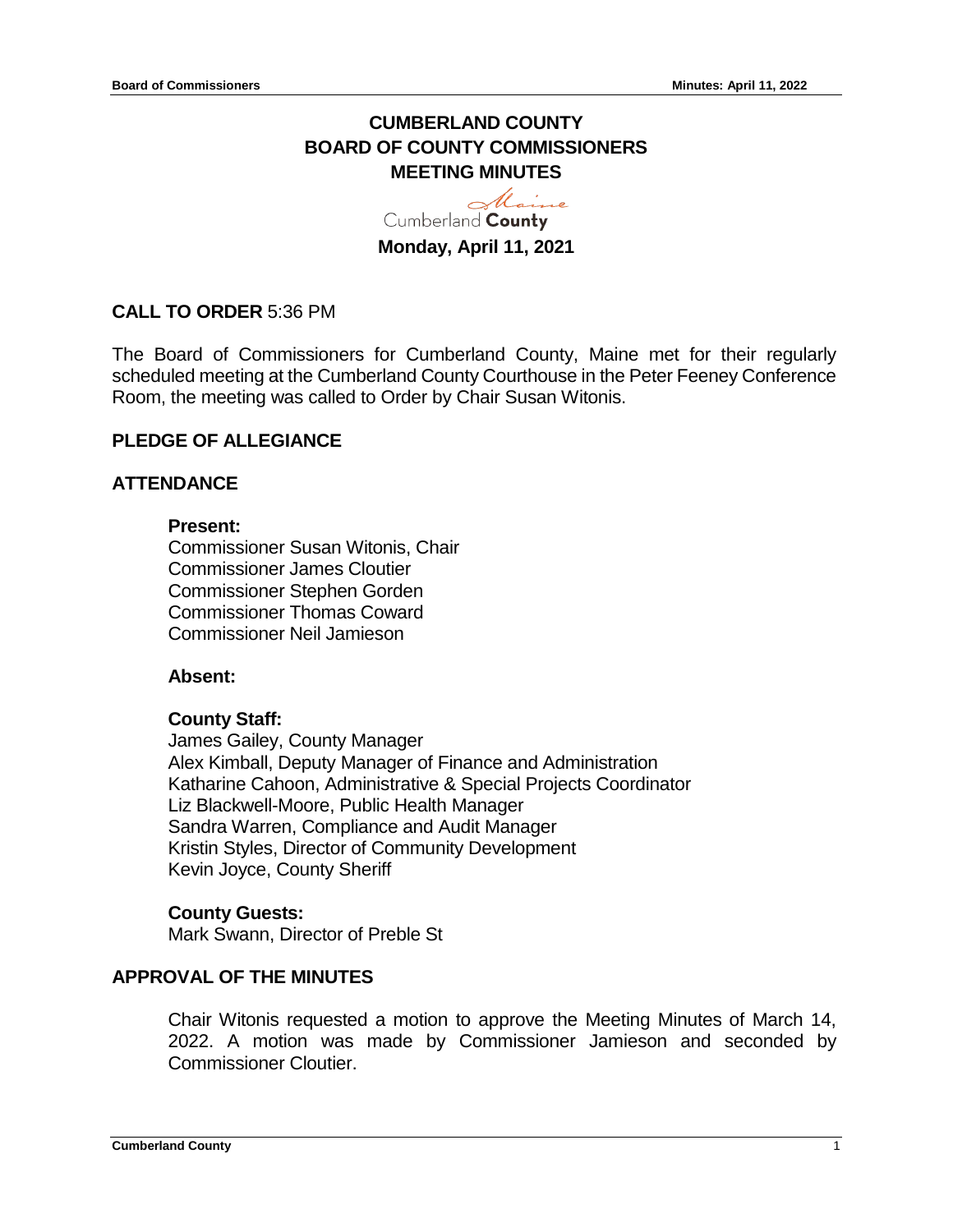A vote was called and the motion passed unanimously in favor, 5-0.

## **INFORMATIONAL REPORT/PRESENTATIONS**

## **2021 District Attorney Annual Report**

## **2021 Violence Intervention Partnership Annual Report**

### **Community Corrections Center Lease Memo from the Sheriff's Office.**

Chair Witonis asked Sheriff Kevin Joyce to give a summary regarding the opportunity to lease the Community Corrections Center (CCC) as discussed with the Maine Department of Corrections (MDOC) to provide Transitional Housing in Portland. The CCC is currently vacant with no plans to open soon due to limited staffing and not enough inmates to justify using it. Sheriff Joyce went over the terms and services that the County Sheriff's office would and would not provide as outlined in his memo. Chair Witonis asked if the Sheriff's office would be at risk of losing State Jail Funding, the Sheriff explained that receiving revenue from the lease agreement would not jeopardize jail funding if the Jail continued to spend a portion (30%) of their Jail operating budget on the CCC. that the County currently receives. Should the Commissioners' support the MDOC's use of the CCC, the remaining obstacle would be receiving approval from the County's current insurance provider. Commissioner Cloutier asked if other facilities are doing a similar type of prerelease, Sheriff Joyce stated that Waldo County is doing transitional housing and the City of Bangor has transitional housing contracted with the Department of Corrections.

## **COMMENTS FROM THE PUBLIC**

## **CONSENT AGENDA**

A motion was made by Commissioner Cloutier and seconded by Commissioner Gorden to approve the consent agenda.

A vote was called and the motion passed unanimously in favor, 5-0.

Yes: Commissioners, Coward, Cloutier, Gorden, Jamieson and Witonis

- **22-030 Authorize the County's Assessing Contract with the Town of Falmouth, July 1, 2022 – June 30, 2025.**
- **22-031 Authorize the County's Communications Contract with the Town of Baldwin, July 1, 2022 – June 30, 2025.**
- **22-032 Appoint Commissioner Stephen Gorden as a County Delegate to the GPCOG General Assembly and amend Item 22-009 Committee Assignments for 2022.**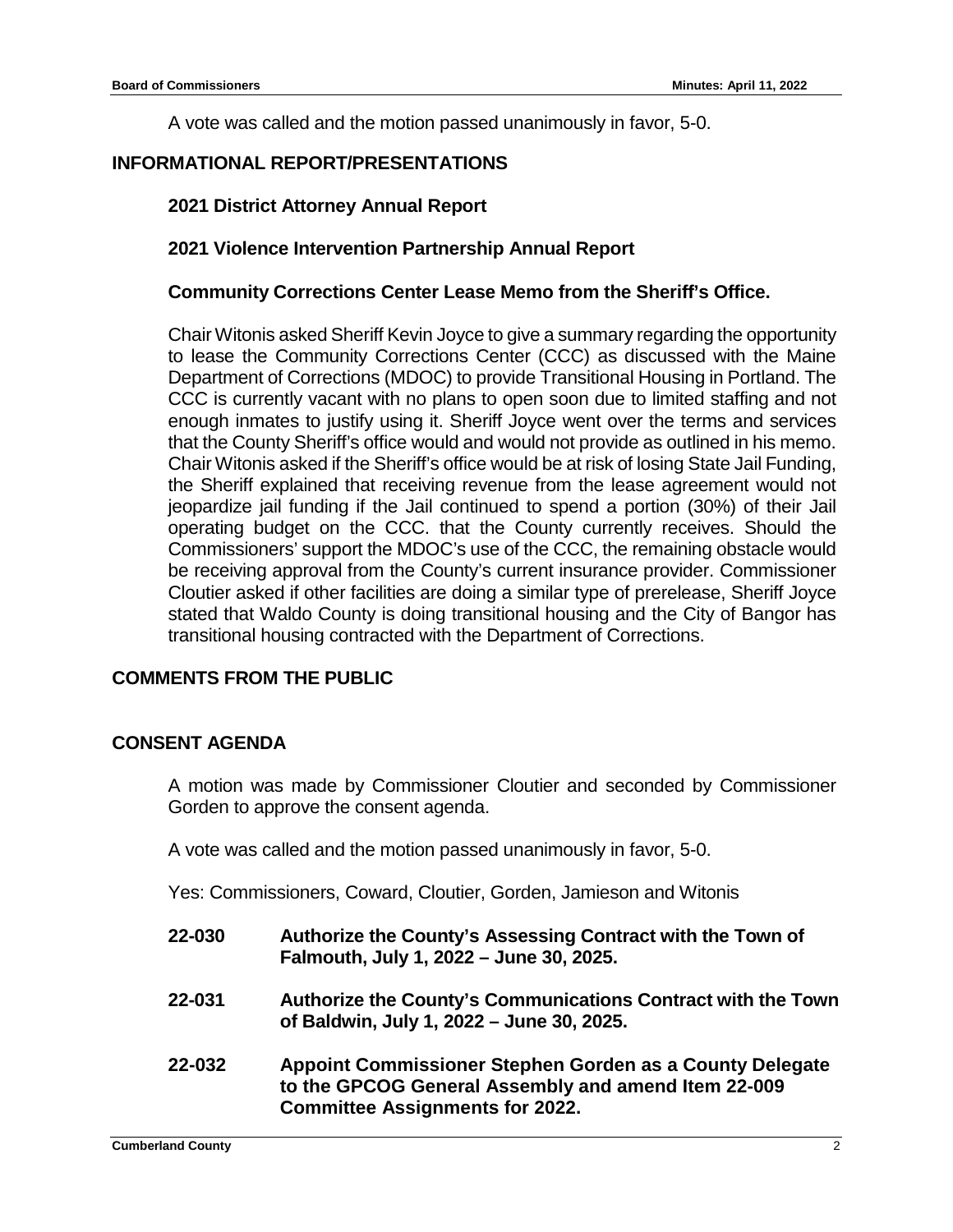### **ARPA BUSINESS**

#### **22-033 Authorize \$365,000 with the Towns of Cumberland, Falmouth and Yarmouth for a Tri-Town Regional Crisis Project.**

County Manager Gailey gave an overview of the development of the Tri-Town Regional Crisis Project that is a collaboration with 3 different Towns. The executive staff worked with the Towns to craft a solution where the Mental Health services provided would be through an outside party for a 5 year contract for 2 staff. An RFP seeking health services has been drafted and will be released upon approval of Item 22-033. The progress of the services rendered will be monitored by the County's Public Health Director Liz Blackwell-Moore. The County will provide the initial funding of the contract using ARPA funds for the first year and the Towns will increase their contributions each subsequent year and will fully fund the contract in the 5<sup>th</sup> year of 2026.

County Manager Gailey explained that this project would serve as a pilot for County services that could be expanded to other municipalities.

Commissioner Gorden requested that the County consider funding this project with non ARPA funds and make it a permanent part of the County Budget.

Chair Witonis stated that she supported the project and encouraged Sheriff Joyce to look at exploring a similar project to serve the Lakes Region area utilizing funding from the State.

A motion was made by Commissioner Jamieson and seconded by Commissioner Cloutier to authorize \$365,000 with the Towns of Cumberland, Falmouth and Yarmouth for a Tri-Town Regional Crisis Project.

A vote was called and the motion passed unanimously in favor, 5-0.

Yes: Commissioners, Coward, Cloutier, Gorden, Jamieson and **Witonis** 

#### **22-034 ARPA Second Reading of Tier 1 project applications.**

Compliance and Audit Manager Sandra Warren requested that the Commissioners approve the Tier 1 project applications reviewed by the ARPA Advisory Committee.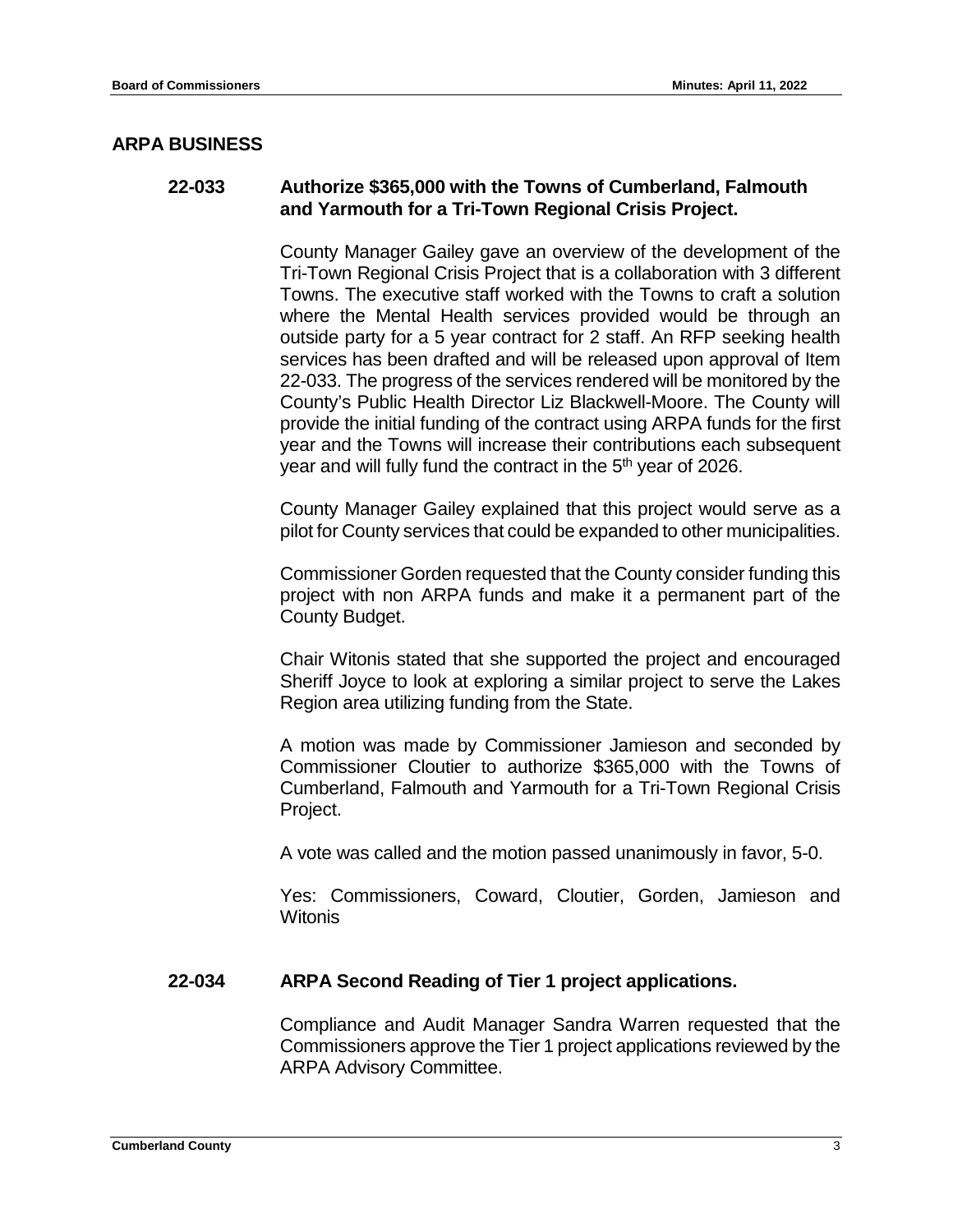Commissioner Cloutier confirmed that the total ARPA funds available for public projects was around \$11 million, and the final recommended amount of funding was \$7.1 million or 65% and that additional funds of \$26 million would be available in round two (second tranche), Compliance Manager Warren confirmed that was correct. He summarized that \$30 million would be available for public funding? Compliance Manager Warren confirmed that that amount was correct. The projects that were delegated to Tier 3 and 4 were deemed to be more speculative and not ready for production. Commissioner Cloutier asked about housing for elderly, the theory behind the increase in construction in affordable housing for elderly and it's nexus related to the ARPA program. Compliance Manager Warren stated that the seniors were at a higher risk of exposure during the pandemic and more adversely affected. Similarly, seniors are typically on a fixed income and with inflation have been negatively economically impacted. Compliance Manager Warren added that Affordable Housing for seniors is easier to develop while multifamily housing, which there is a greater need, has a lot of barriers that the State of Maine is attempting to address.

A motion was made by Commissioner Jamieson and seconded by Commissioner Cloutier to accept the recommended Tier 1 ARPA projects.

A motion for amendment was made by Commissioner Cloutier and seconded by Commissioner Gorden to approve the amount awarded to the Preble Street Food Hub be increased from the recommended amount of \$1.5 million to \$2.5 million.

Commissioner Cloutier stated that the Preble St program offers a much needed service, food to low income people. He continued and said that other municipalities including Westbrook, City of Portland, and the City of South Portland are not currently contributing financially. Funding for this type of project is important because of the important role that it plays in the community. Commissioner Cloutier added that he felt this was the most important application the County had received because it the Federal program that subsidizes low income families and children has ended and this will help to take it's place.

Chair Witonis asked County Manager Gailey why he chose not to fund the full project request. County Manager Gailey stated that the Preble St program provides invaluable services to the region. The decision for the partial funding award was based on the County Commissioners previous decision to partially fund 2 major homelessness projects in the Fall of 2021. The projects addressing homelessness included a new City of Portland Shelter, a new Shelter in Cooks Corner Brunswick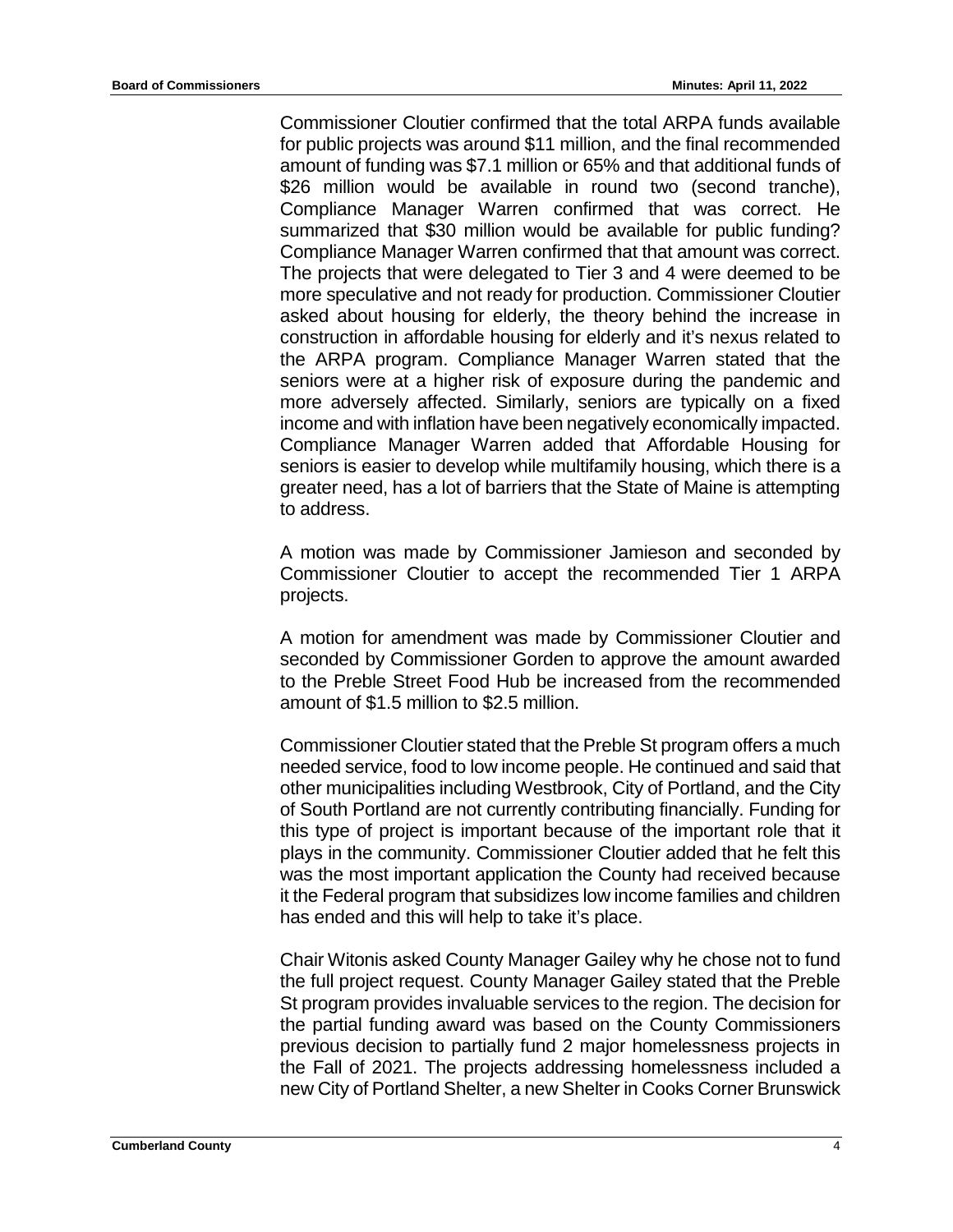area and a regional Homelessness survey which all received 50% of their requested funding. County Manager Gailey used the same metric to apply it to the Preble St application based on the assumption that remaining funding would come from other sources. Commissioner Jamieson agreed with County Manager Gailey's approach and by partially funding current applicants, it guarantees that the "wealth is spread out" and that other future projects will receive funding.

Commissioner Gorden asked how much additional funding the Preble St program received. Preble St Director Mark Swain offered to answer the Commissioners questions. He stated that \$15 million was raised for a separate shelter project and he cannot approach the same donors for more funds. The food hub is budgeted for \$8 million, total funds raised include \$2.4 million and borrowed \$2 million for mortgage for a total of \$4.2 million and an additional \$1.5 million committed from the County Commissioner for a total of \$6.7 million. Commissioner Jamieson asked if South Portland would commit funds to the project, Director Swain stated that he was not sure.

A vote was called to approve the proposed amendment and the motion failed, 1-4.

Yes: Commissioner Cloutier

No: Commissioners, Coward, Gorden, Jamieson and Witonis

A vote was called to approve the motion as originally proposed and the motion passed unanimously in favor, 5-0.

Yes: Commissioners, Coward, Cloutier, Gorden, Jamieson and **Witonis** 

#### **22-035 Approve the Sixth Amendment to Jail Health Services Agreement between Armor Correctional Health Services, Inc. and Cumberland County using ARPA funds.**

County Manager Gailey stated that the amendment presented to the Commissioners was to allow wage encases for Armor Health/Dana, a private correctional health provider, has experienced very high turnover. According to the pay classification presented by Armor Health and it was agreed that wages could be increased to the 80<sup>th</sup> percentile on the payscale for different staff. The medical physician was contracted at 6 hours a week but is working 32 hours to make up for the staffing shortage. Given the additional hours that the medical physician is willing to commit to, a short term pay increase for the medical physician as an incentive to continue to cover the staffing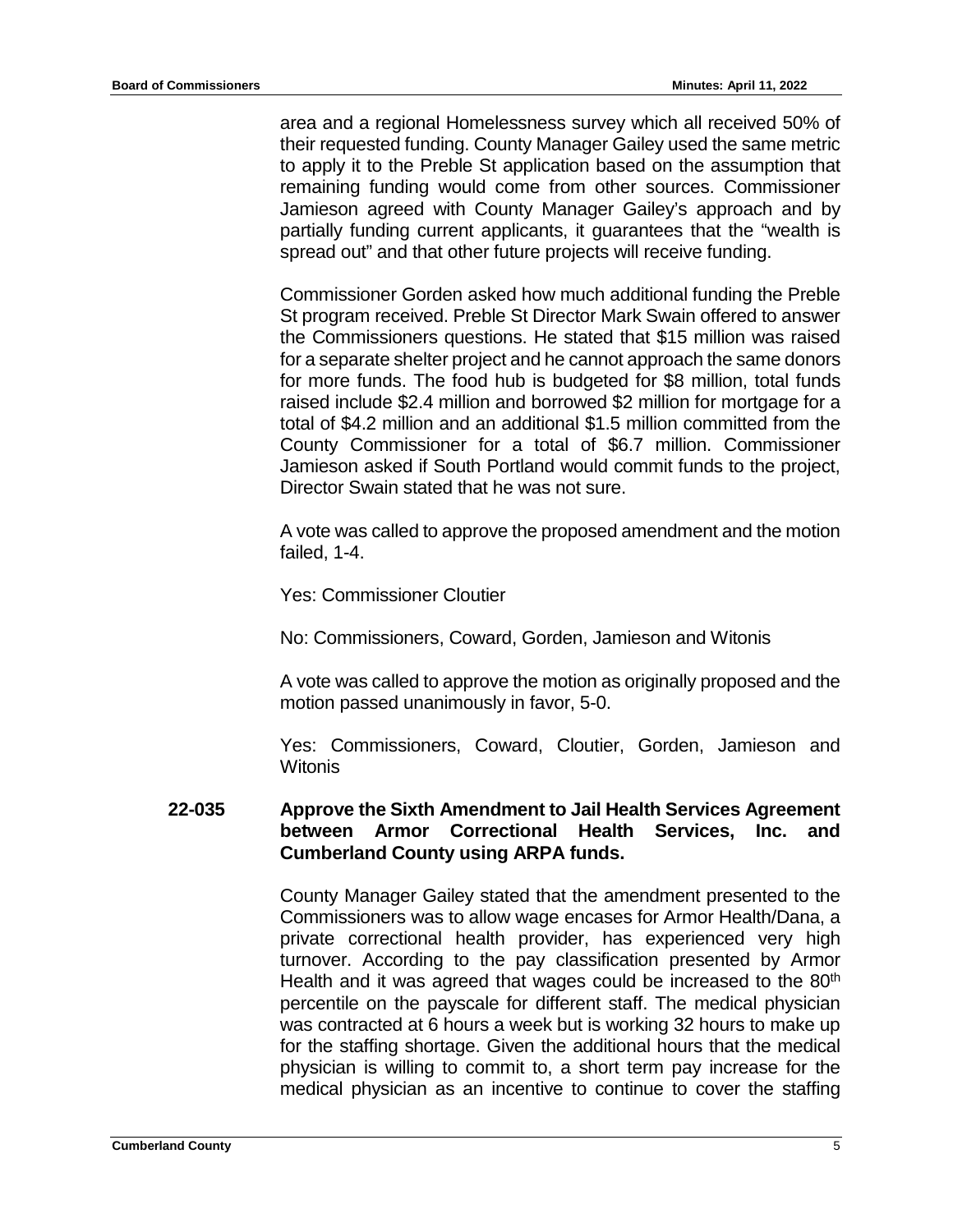shortage.

Commissioner Gorden suggested that the item include an amendment to allow the County Manager to increase employee pay without need to go before the County Commissioners. The amendment was not discussed further.

Commissioner Cloutier asked why the separate amendment was not included in an existing contract with the County. Deputy Manager of Finance and Administration Alex Kimball answered that it was a separate amendment to allow for the use of ARPA funds.

Commissioner Gorden asked how this contract would be funded in the future. Deputy Manager of Finance Kimball stated that it would not be funded with ARPA funds and will create a budget hit in the future. There is uncertainty regarding staffing

Sheriff Joyce spoke about the matter and stated that Armor Health provided a vital service to the Jail especially when inmates are sick and they have been extraordinarily sick due to the pandemic.

Commissioner Cloutier requested that a staffing update be provided at 90 days especially with the new COVID variant.

A motion was made by Commissioner Jamieson and seconded by Commissioner Coward to approve the Sixth Amendment to Jail Health Services Agreement between Armor Correctional Health Services, Inc. and Cumberland County using ARPA funds.

A vote was called and the motion passed unanimously in favor, 5-0.

Yes: Commissioners, Coward, Cloutier, Gorden, Jamieson and Witonis

#### **NEW BUSINESS**

#### **22-036 Approve the Community Development 2022-2026 Five Year Consolidated Plan, included an updated Citizen Participation Plan and 2022 Annual Action Plan.**

Community Development Director Kristin Styles introduced the County's Five Year Consolidated Action plan to be submitted to the Housing and Urban Development. The study revealed that housing, homelessness, mental health and substance use are major issues and worker shortages are a market issue. The goal of the strategic plan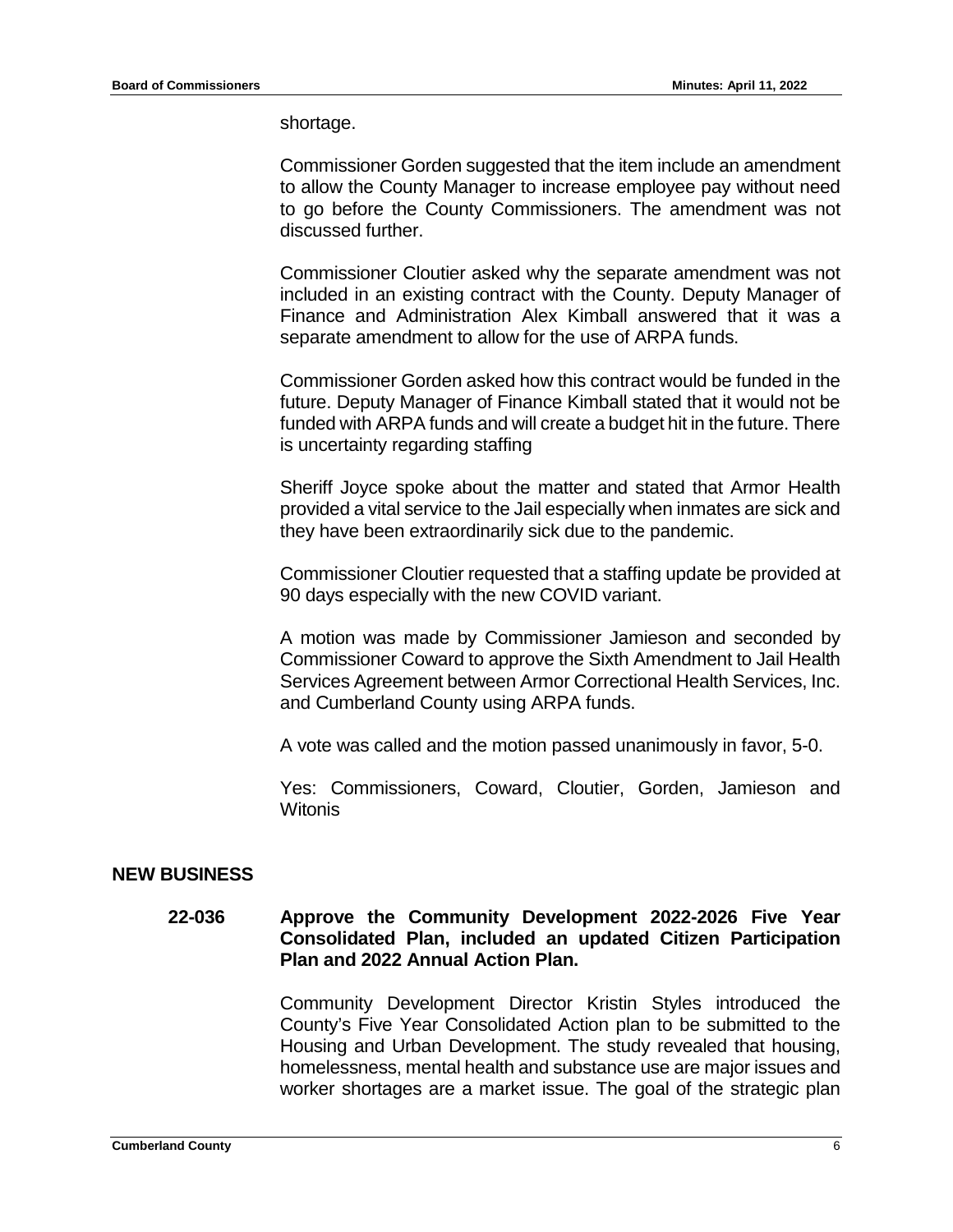aligns with the County's goal of assisting low and moderate income individuals and low and areas where low and moderate income individuals live. She referenced Aaron Shapiro had a theory that goals should be broad and encompass needs that are specific to certain areas. She highlighted the funding goals identified by the Municipal Oversight Committee (MOC) which will continue to support the creation and rehabilitation of affordable housing, create and improve public services, create and improve public infrastructure and facilities, support economic development, and support community planning.

The Citizen Participation Plan has changed in the last year especially during an emergency and where it is posted. The plan will be posted online where as in the past the plan was posted in libraries, but libraries were inaccessible as they were closed during the pandemic.

Director Styles stated that her department had not received the final budget from HUD and expect to hear back from HUD by May 16, 2022 while the plan is required to be submitted by May 15, 2022. The proposed spending plan is based on estimates from the previous year of \$1.5 million. \$759,000 will be allocated to CDBG which is released every December. And two set aside communities, Bridgton \$200,000 and South Portland \$441,000 which is allocated to projects of their choosing while the County's projects must be approved by the Commissioners. The process and scoring criteria remain the same as previous years. She noted that this year was unique in that there was an abundance of funding sources and funds remained in the Development Application. The solution to utilize the remaining funds was to create a pot of money available to prior year CDBG applicants to address increasing costs in their construction. The plan is available on the CDBG website and the agenda packet, 29 projects have been selected and depending on the amount of funds allocated from HUD may or may not affect the amount of funds awarded.

Director Styles continued, the amount of funds available for the HOME consortium funds include the program income of \$150,000 and \$384,000. Commissioner Jamieson asked about funds allocated to Habitat to Humanity for \$90,000. Director Styles stated that it is program that provides emergency home repairs for low income homeowners.

This is the first reading and public comment period, no vote was taken.

**22-020 Authorize the Sheriff's Office to accept the Violence Against Women Grant from Through These Doors to reimburse up to 50% of the current detective position from 2022 to 2024.**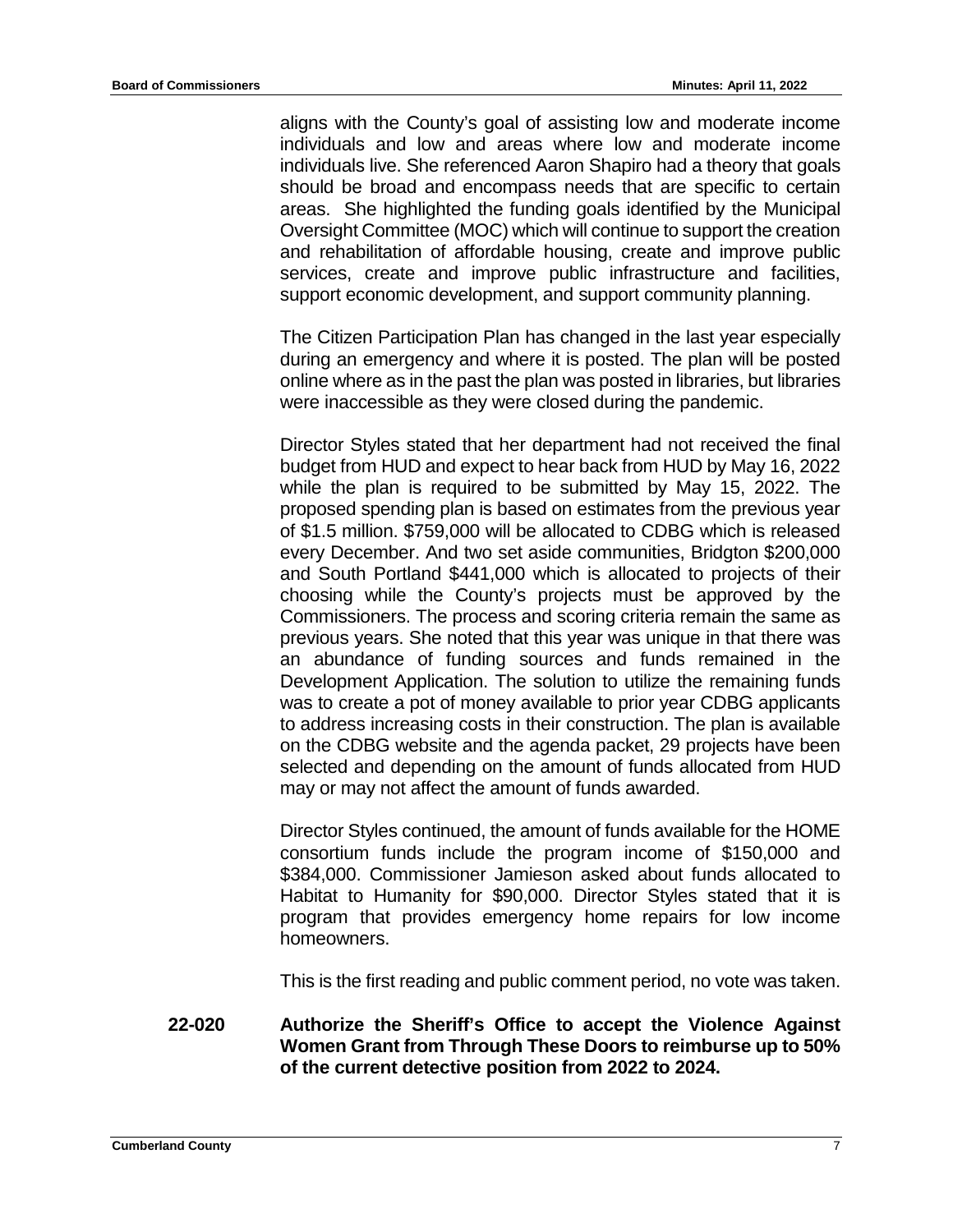Sheriff Joyce presented this item citing the importance of it's role to address domestic violence which has gone up 10% in the areas that are patrolled. The grant will allow the Sheriff's office to fund the position of a detective to allocate 50% of their time to do follow up on domestic violence incidents and crimes against people. The estimated amount is \$150,000.

A motion was made by Commissioner Cloutier and seconded by Commissioner Jamieson to authorize the Sheriff's Office to accept the Violence Against Women Grant from Through These Doors to reimburse up to 50% of the current detective position from 2022 to 2024

A vote was called and the motion passed unanimously in favor, 5-0.

Yes: Commissioners, Coward, Cloutier, Gorden, Jamieson and **Witonis** 

### **22-037 Approve the bid award to Quirk Auto, Augusta, Maine, to purchase (8) eight Patrol Vehicles for \$269,966.40 and (1) one CID Vehicle for \$33,138.80 to replace older fleet vehicles.**

A motion was made by Commissioner Jamieson and seconded by Commissioner Gorden to approve the bid award to Quirk Auto, Augusta, Maine, to purchase (8) eight Patrol Vehicles for \$269,966.40 and (1) one CID Vehicle for \$33,138.80.

A vote was called and the motion passed unanimously in favor, 5-0.

Yes: Commissioners, Coward, Cloutier, Gorden, Jamieson and **Witonis** 

#### **22-038 Approve the Sheriff's Office to accept the grant of \$4,500 and match requirement of \$1,125 from the 2022 BHS DRE/FP Training and Call-Out Grant.**

Sheriff Joyce presented this item from the Bureau of Highway Safety (BHS) Drug Recognition Program (DRE) to train law enforcement personnel to identify drugs. There is a new synthetic drug that is 20 to 100 times more potent than fentanyl, out of State training is beneficial due to being able to identify the myriad of types of drugs that might not be prevalent in Maine. The grant will also financially support the call out of the personnel while they are at training.

A motion was made by Commissioner Cloutier and seconded by Commissioner Coward to approve the Sheriff's Office to accept the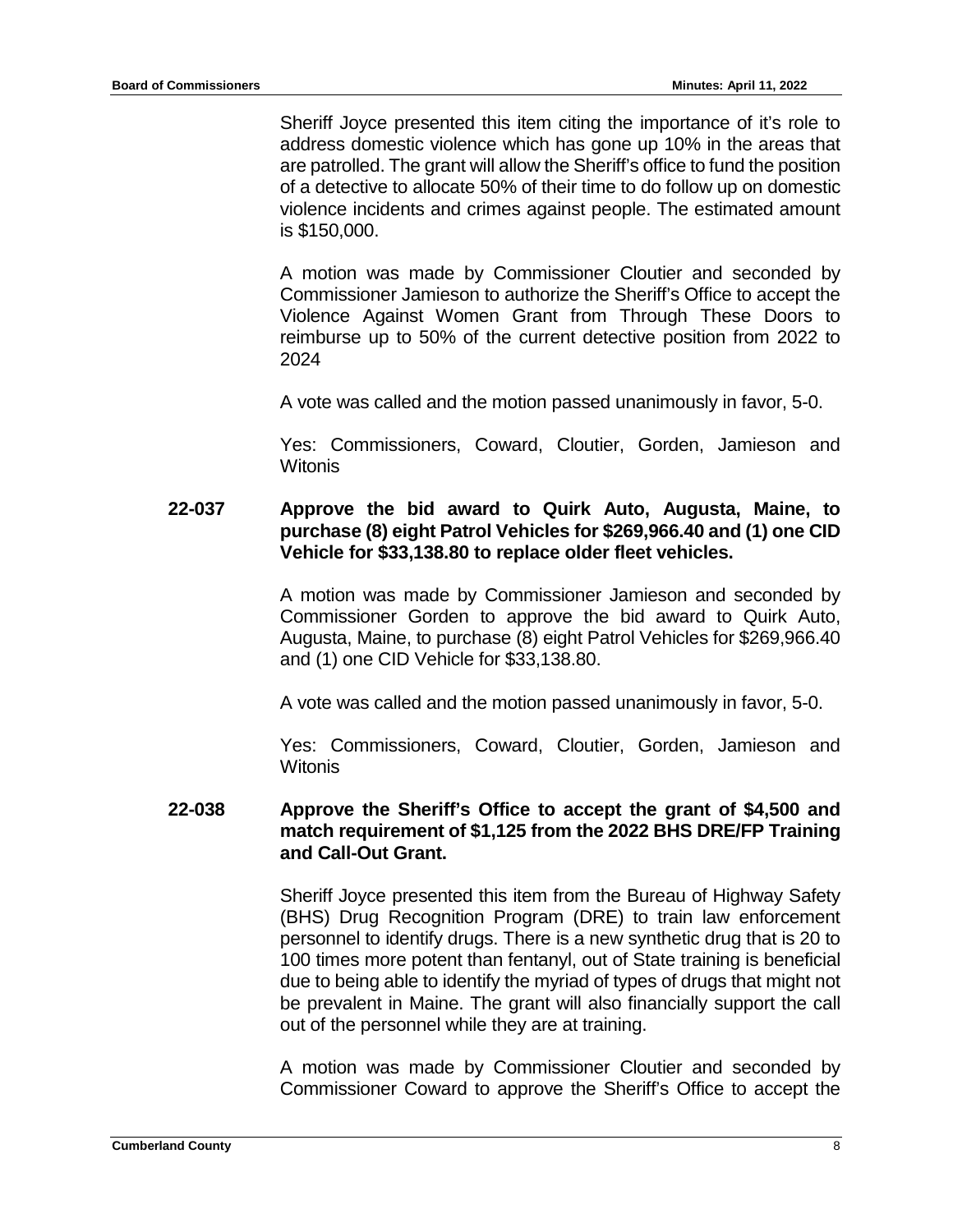grant of \$4,500 and match requirement of \$1,125 from the 2022 BHS DRE/FP Training and Call-Out Grant.

A vote was called and the motion passed unanimously in favor, 5-0.

Yes: Commissioners, Coward, Cloutier, Gorden, Jamieson and **Witonis** 

### **22-039 Proclamation for May 1 – May 7, 2022 as Public Service Recognition Week.**

A motion was made by Commissioner Cloutier and seconded by Commissioner Coward to proclaim May 1 – May 7, 2022 as Public Service Recognition Week.

A vote was called and the motion passed unanimously in favor, 5-0.

Yes: Commissioners, Coward, Cloutier, Gorden, Jamieson and **Witonis** 

#### **22-040 Proclamation for May 1 – May 7, 2022 as National Correctional Officer Week.**

A motion was made by Commissioner Jamieson and seconded by Commissioner Cloutier to proclaim May 1 – May 7, 2022 as National Correctional Officer Week.

A vote was called and the motion passed unanimously in favor, 5-0.

Yes: Commissioners, Coward, Cloutier, Gorden, Jamieson and Witonis

## **COMMENTS FROM THE COUNTY MANAGER**

County Manager Gailey shared that the Regional Communications Center employees had received some Statewide recognition. Erin Wolfe, received a "Silent Hero" award and wanted to congratulate her for her commitment. Supervisor Scottie Frank was recognized by the State of Maine as the Supervisor of the Year. Supervisor Franklin also assisted with a 23 mile long car chase that involved a team of individuals consisted of Rachal Beal, Jack Bueler, Sam King, Nicole Dexter, Allison Labonte, and Jennifer Skinner.

## **COMMENTS FROM THE EXECUTIVE STAFF**

Sheriff Joyce shared that Corrections Officer hiring had improved slightly, 12 new people were hired and 5 are going through the academy and received 1 notice of